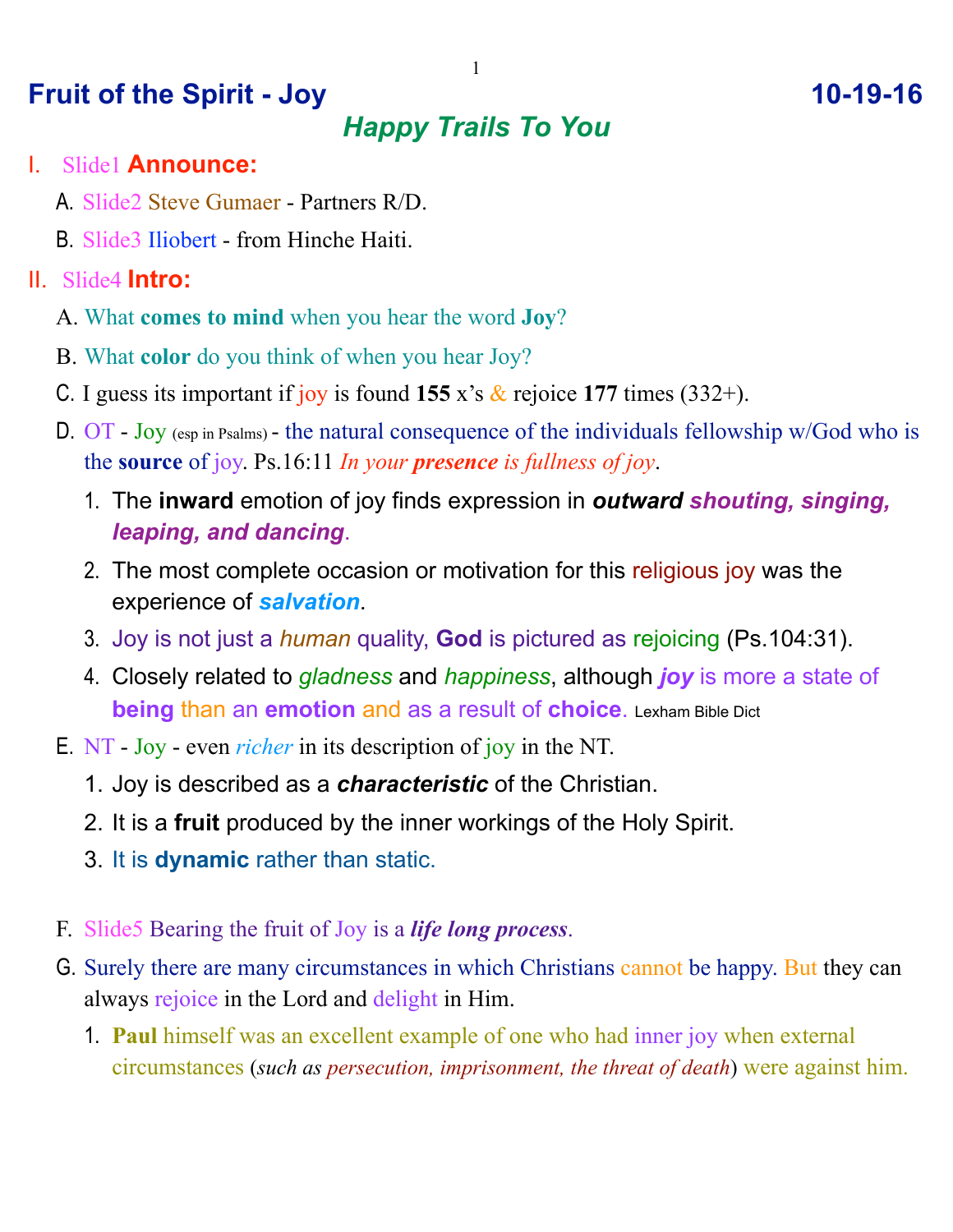2

- 2. When Paul wrote this letter to the **Philippians**, he was a prisoner of Rome's mad Emperor Nero. This letter are the thoughts of a man *behind bars*, speaking repeatedly of joy and rejoicing.
- 3. This Roman prison was a *joyless* place of damp stone where neglect, darkness, and stench were terrible.
- 4. Even so, Paul's letter proclaims that *in Christ* every Christian has victory over the circumstances of life.
- 5. And in *the joy of the Lord*, Paul found the secret of such victory, the way of escape, from his prison.
	- a) This is a quality of life that is worth knowing, because *we all have* a prison of one kind or another. **Think**, what would you define as **your** prison today?
		- (1) *Your singleness? Your marriage? Your addiction? Your compulsion? Your anger? Your hurt? Your job? Your unemployment? School that wont end? Life that wont begin?* [*the joy of the Lord*, the secret of victory]
- 6. Joy is the predominant theme of this Epistle of *Philippians*.

### III. Slide6 **HAPPY TRAILS TO YOU**

- A. Slide7 Happy Memories (1:3,4)
- B. I thank my God upon **every remembrance of you**, 4 always in every prayer of mine making request for you all with joy.
- C. You Who, is the *you*? In Acts 16:12-40 tells of Paul's time in Philippi. *And he introduces us to those whom Jesus changed their lives...*
	- 1. The women he sat down & talked w/at their prayer mtg down at the riverside.
	- 2. To Lydia the seller of purple, who got **saved** & her household, then they got **baptized**, then showed us **hospitality** to stay at her house.
	- 3. To a certain slave-girl possessed w/a spirit of divination. (greatly annoyed Paul) finally he *commanded in the name of Jesus to come out of her*. And it did that very hour. Beaten by masters & townsfolk...then imprisoned.
	- 4. To the jailer who was listening to he & Silas at midnight *praying/singing/hymns* to God. Great earthquake, foundations shaken, doors opened. Jailer about to take his own life. Stopped him. Gets saved/baptized, washed wounds, fed em.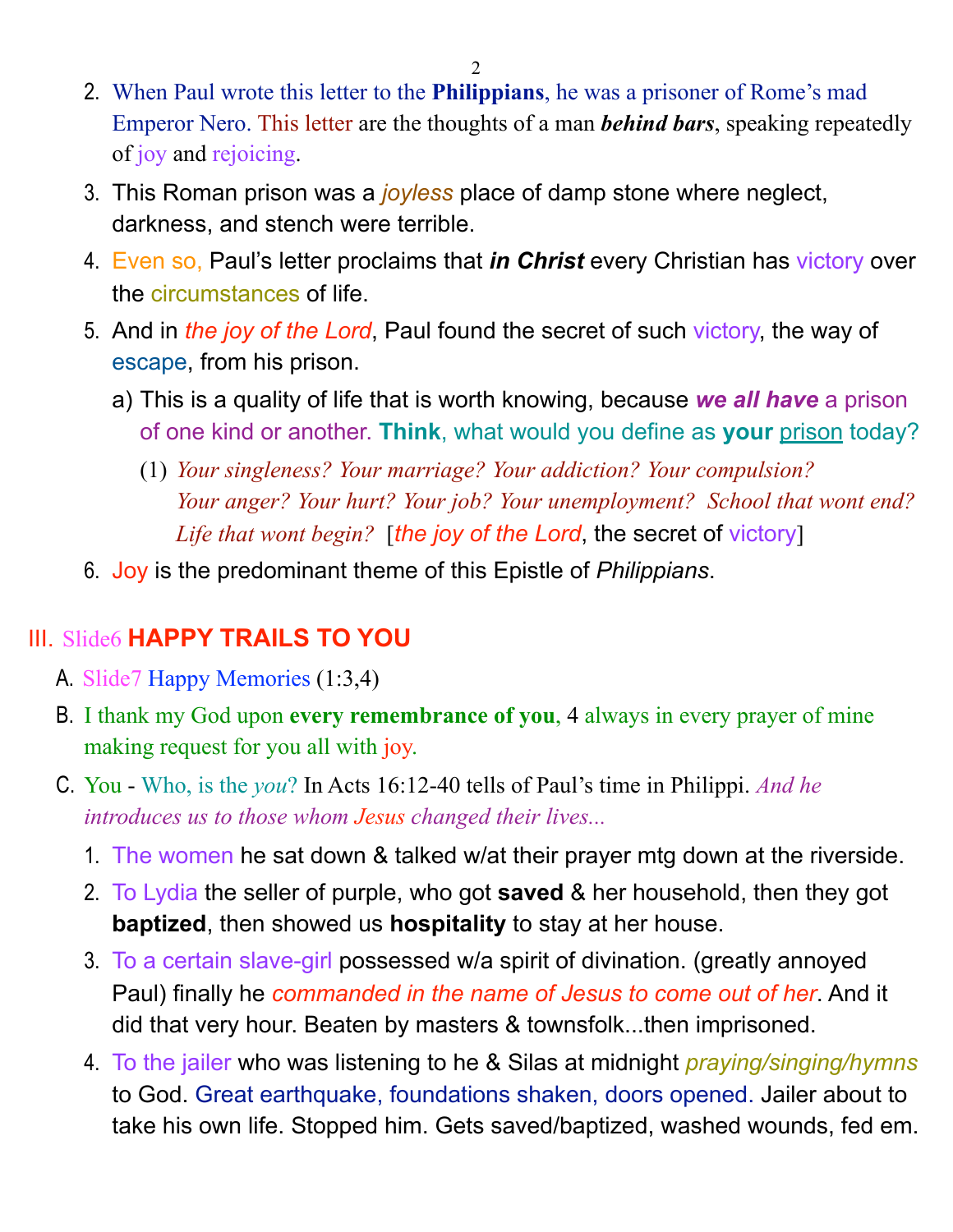3

- D. Paul had *Happy Memories* of those lives that had been changed because of Jesus.
- E. Slide8 Happy Prayers (1:3,4)
- F. I thank my God upon every remembrance of you, 4 always in every **prayer** of mine making request for **you all** with joy.
- G. Paul was not pleading to be released from prison. Paul was not whining to God...*why me? or woah is me!* Paul was not praying self centered prayers...but instead *for you*/them.
- H. Paul had *Happy Prayers* for new friends.
- I. Slide9 Happy Preaching (1:18)
- J. What then? Only that in every way, whether in pretense or in truth, **Christ is preached**; and in this I rejoice, yes, and will rejoice.
- K. Presently  $\&$  in the future rejoicing in Christ name being lifted up, even if their preaching doesn't sound exactly like your style.
	- 1. Just Christ being esteemed. His gospel being preached. His good news being declared & shown!
	- 2. Rejoicing in the fact that *we are more sinful and flawed in ourselves than we ever dared believe; yet at the very same time we are more loved and accepted in Jesus Christ than we ever dared hope*. *Tim Keller*
- L. Paul saw *Happy Preaching* for anyone actually doing it, even if it was a little different.
- M. Slide10 Happy Unity (2:2)
- N. Fulfill my joy by being **like-minded**, having the same love, being of **1 accord**, of **1 mind**
- O. I'm excited next week for 2 days I'm getting together with a dozen pastors from churches here in our valley to *pray and play, to worship & eat*. It's the brethren dwelling together in unity...despite our differences.
	- 1. Ps.133 *Behold, how good and how pleasant it is For brethren to dwell together in unity!* Precious oil down Aaron's head/beard/edge of garments. Dew of Mnt Hermon onto Mnt Zion bringing *blessing & life forever more.* 
		- a) *Life* = *Chaim* (Heb. toast *L'chaim* to life).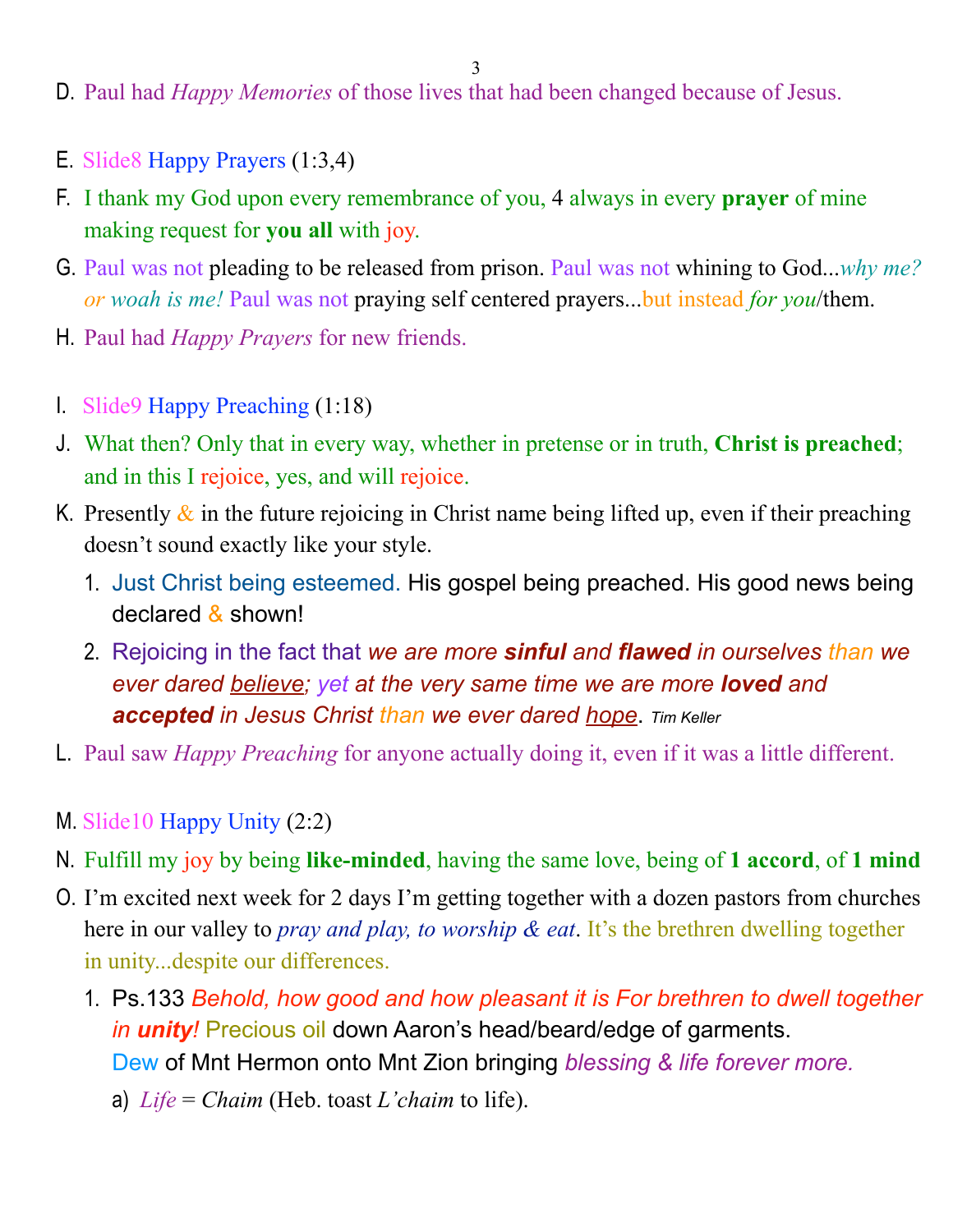4

- P. Paul had a *Happy Unity* with other believers.
- Q. Slide11 Happy Expectation/Anticipation (2:16)
- R. Holding fast the word of life, so that I may rejoice **in the day of Christ** that I have not run in vain or labored in vain.
	- 1. Rejoicing in Jesus' 2nd coming. Not to get out of your situation. But because you love Him. You miss Him. Want to be with Him.
- S. Paul had a *Happy Anticipation* for Jesus return.
- T. Slide12 Happy Suffering (2:17)
- U. Yes, and if I am being poured out as a **drink offering** on the **sacrifice** and service of your faith, I am glad and rejoice with you all.
- V. **Joy** is not affected by *circumstances* however adverse and painful; in fact, **joy** may be the outcome of *suffering* for Christ sake.
	- 1. Paul told the church at Colossae, *I now rejoice in my sufferings for you.* 1:24
	- 2. Jesus described His suffering as **joy** in the task and goal set before him.
		- a) Heb.12:2 *looking unto Jesus, the author and finisher of our faith, who for the <i>joy that was set before Him endured the cross, despising the shame.*
- W. Paul enjoyed a *Happy Suffering* on behalf of friends.
- X. Slide13 Happy Source (3:1,3)
- Y. Finally, my brethren, **rejoice** in the Lord. For me to write the same things to you is not tedious, but for you it is safe...3 For we are the circumcision, who worship God in the Spirit, **rejoice** in Christ Jesus, and have no confidence in the flesh.
- Z. If God is the **source** of Joy, then the more I'm w/God, the more joy I will have in my life.
	- 1. Is.61:10 I will greatly **rejoice** in the Lord, My soul shall be **joyful** in my God; For He has clothed me with the garments of salvation, He has covered me with the robe of righteousness,
	- 2. Jn.15:11 These things I have spoken to you, that My **joy** may remain in you, and that your **joy** may be full.